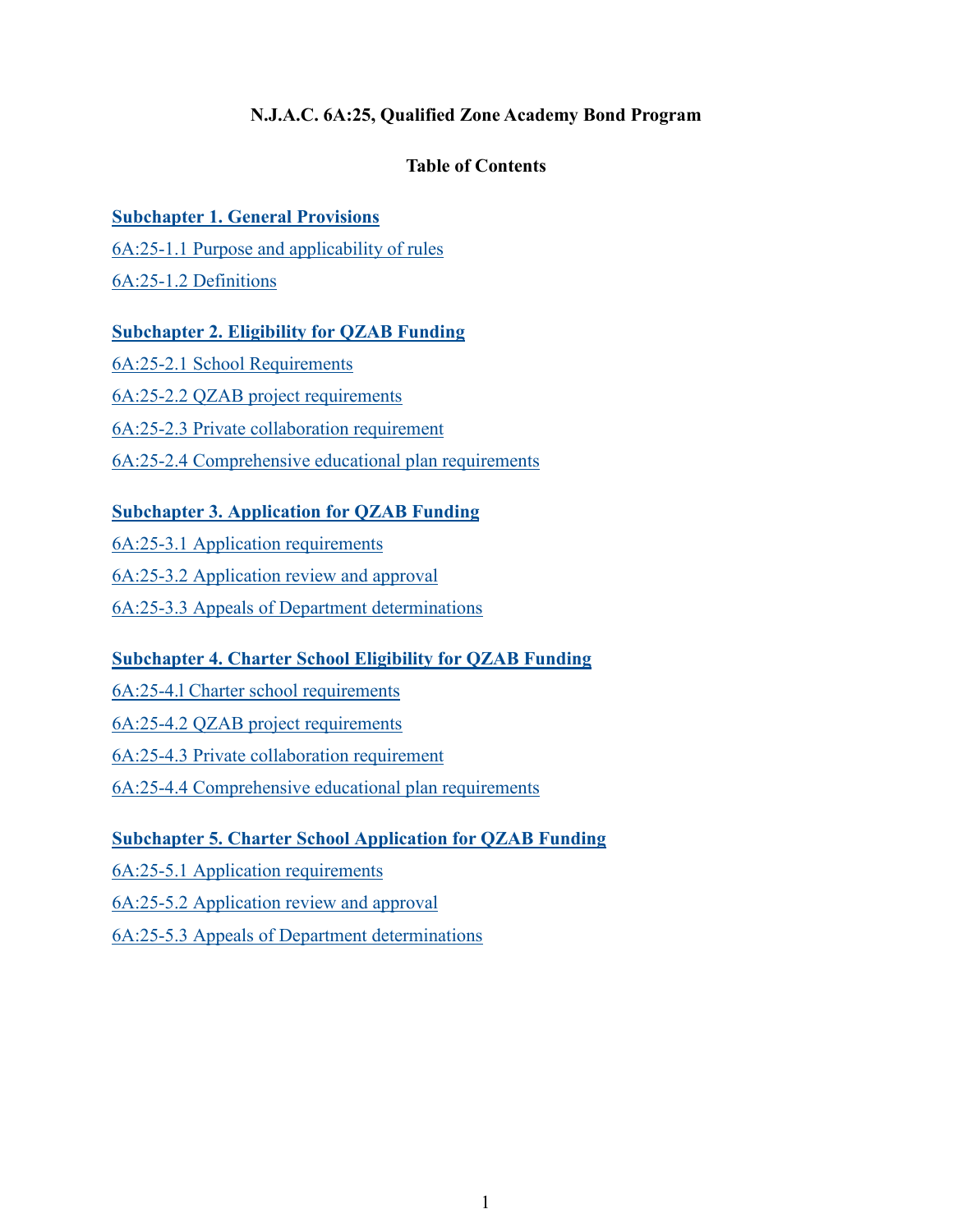#### **Chapter 25. Qualified Zone Academy Bond Program**

#### **Subchapter 1. General Provisions**

#### <span id="page-1-1"></span><span id="page-1-0"></span>**6A:25-1.1 Purpose and applicability of rules**

- (a) This chapter implements the Federal Qualified Zone Academy Bond (QZAB) Program in this State. Under 26 U.S.C. **§** 54E, bond cap is allocated to the Department of Education, for bonds issued by the State, to be used by public schools, including charter schools, with needy populations (qualified academy zones) for Federally qualified purposes such as to rehabilitate and repair schools providing the schools develop in cooperation with business an educational plan to expand learning opportunities. Bondholders receive a tax credit as an incentive for holding bonds and the issuer is responsible only for paying the principal of the QZAB bonds. Since the initial phase of the QZAB Program, QZABs financed the costs of school facilities projects approved pursuant to the Educational Facilities Construction and Financing Act (EFCFA), P.L. 2000, c. 72, and charter school capital projects.
- (b) This chapter applies to all district boards of education and charter schools in the State, as well as to the bondholders and private entities that participate in the State QZAB Program.

# <span id="page-1-2"></span>**6A:25-1.2 Definitions**

(a) The following words and terms shall have the following meanings when used in this chapter unless the context clearly indicates otherwise:

"Charter school" means a public school established in accordance with N.J.S.A. 18A:36A-1 et seq.

"Charter school capital project" means a rehabilitation project for a charter school as described in N.J.A.C. 6A:25-4.2.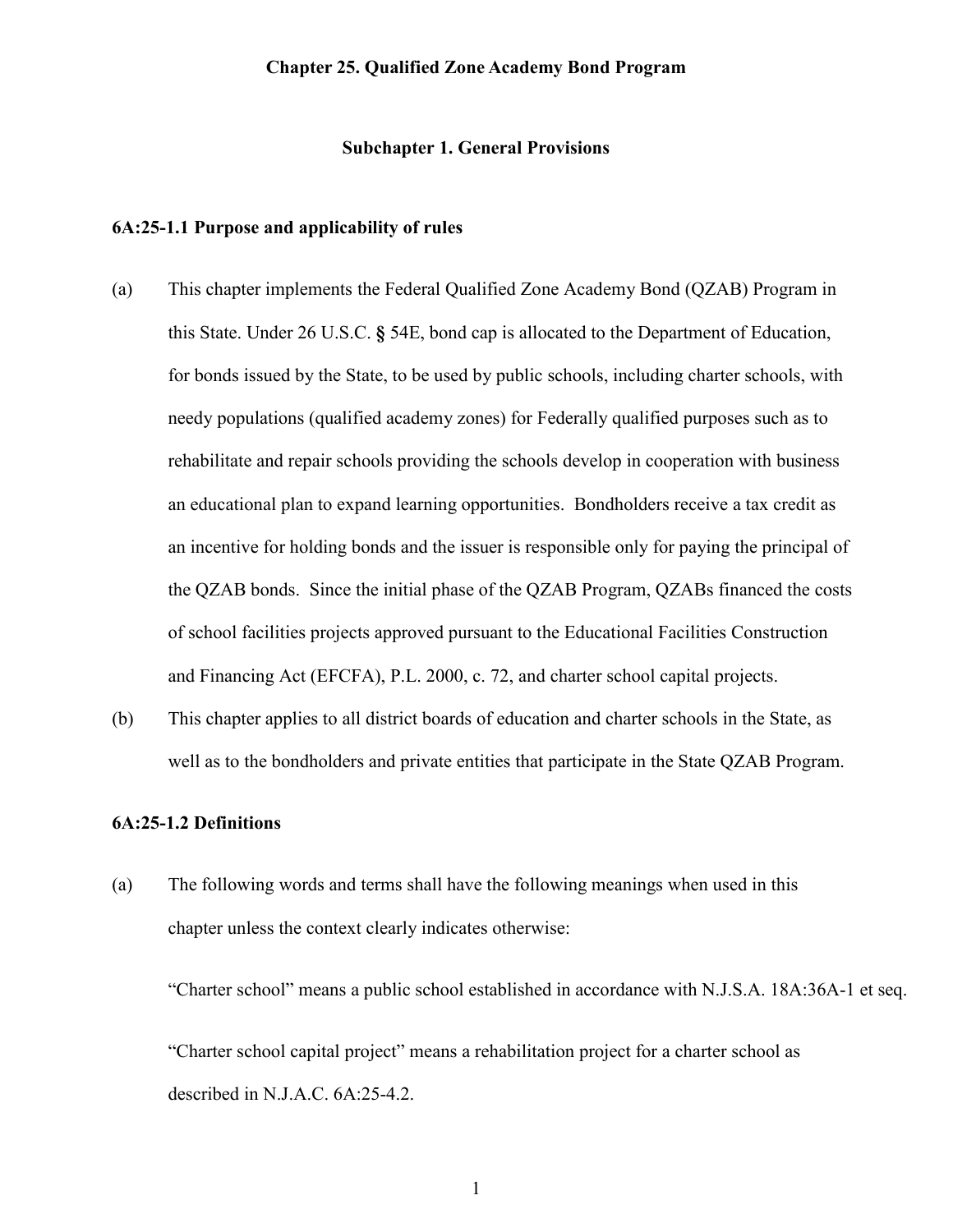"Comprehensive education plan" means a plan established by the qualified zone academy, or the school district or charter school on behalf of the qualified zone academy, in conjunction with one or more private entities to provide education and training to enhance the academic curriculum, increase graduation and employment rates, and better prepare students for the rigors of college and the workforce.

"EFCFA" means the Educational Facilities Construction and Financing Act, P.L. 2000, c.72 (N.J.S.A. 18A:7G-1 et seq.).

"Issuer" means the entity fiscally responsible for the sale and repayment of principal on QZABs. Such an entity may include, but not be limited to, a school district, county, municipality, charter school, improvement authority, or the State.

"New Jersey Economic Development Authority" or "NJEDA" means the authority established pursuant to N.J.S.A. 43:1B-1 et seq.

"Private entity" means any person (as defined in section 7701(a) of the Internal Revenue Code) other than the United States, a State or local government, or any agency or instrumentality thereof**,** that enters into a collaboration with a school or school district for the purpose of establishing a qualified zone academy, and making a qualified contribution pursuant to 26 U.S.C. § 54E and this chapter. A private entity may be an individual, a trust, a partnership, a non-profit organization, or for-profit corporation.

"Qualified zone academy" means a public school (or academic program within a public school) that meets the eligibility criteria of the QZAB Program.

"Qualified contribution" means contributions that are made by private entities, are of a type and quality acceptable to the qualified zone academy, and consist of technical assistance in developing curriculum or in training teachers, services of employees as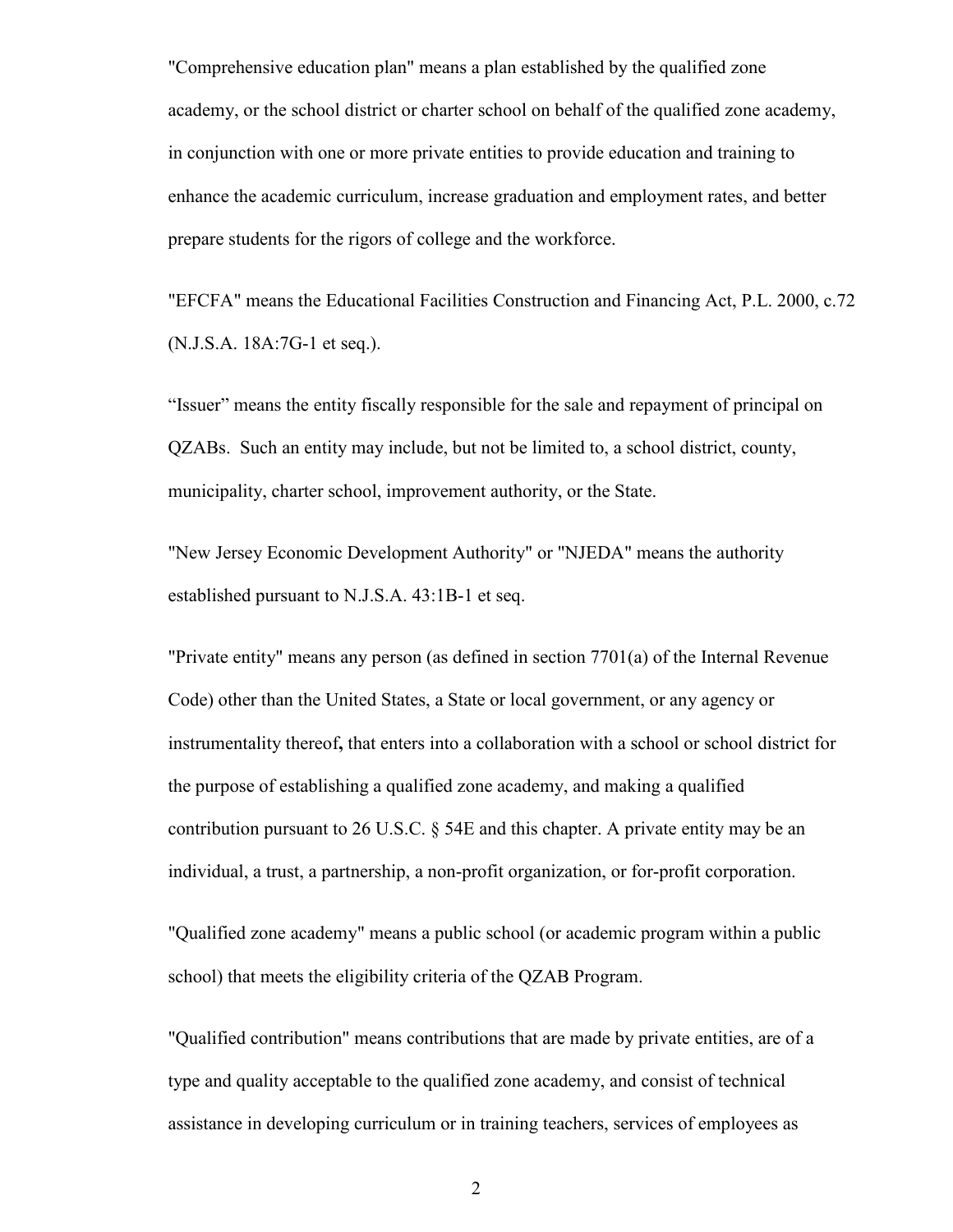volunteer mentors, internships, field trips, or other educational opportunities for students, or any other property or service specified by the qualified zone academy. Cash received from a private entity constitutes a qualified contribution if it is used to purchase a property or service described above.

"QZAB funding" means the financing of school facilities projects or charter school capital projects through QZABs issued pursuant to the QZAB Program.

"QZAB Program" means this State's implementation of the Federal qualified zone academy bond provisions of 26 U.S.C. § 54E, subject to Federal appropriation available therefor.

"Rehabilitation" means as defined in 26 U.S.C. § 47, which is broader than the meaning defined in N.J.A.C. 6A:26-1.2**.** The Federal meaning encompasses both the term as defined in N.J.A.C. 6A:26-1.2 and additions to existing school facilities.

(b) Terms not defined in (a) above shall have the meanings defined for qualified zone academy bonds by 26 U.S.C. § 54E and regulations thereunder (see 26 CFR 1.1397E-1) and the meanings defined for the State program of school construction under EFCFA and N.J.A.C. 6A:26, Educational Facilities.

### **Subchapter 2. Eligibility for QZAB Funding**

#### <span id="page-3-1"></span><span id="page-3-0"></span>**6A:25-2.1 School requirements**

- (a) To qualify for designation as a qualified zone academy and receive QZAB funding, a school shall:
	- 1. Be in a school district as that term is defined in N.J.S.A. 18A:7G-3 and N.J.A.C. 6A:26-1.2; and
	- 2. Have a student body composed of at least 35 percent of students who will be eligible for free or reduced-price lunch under the National School Lunch Act as of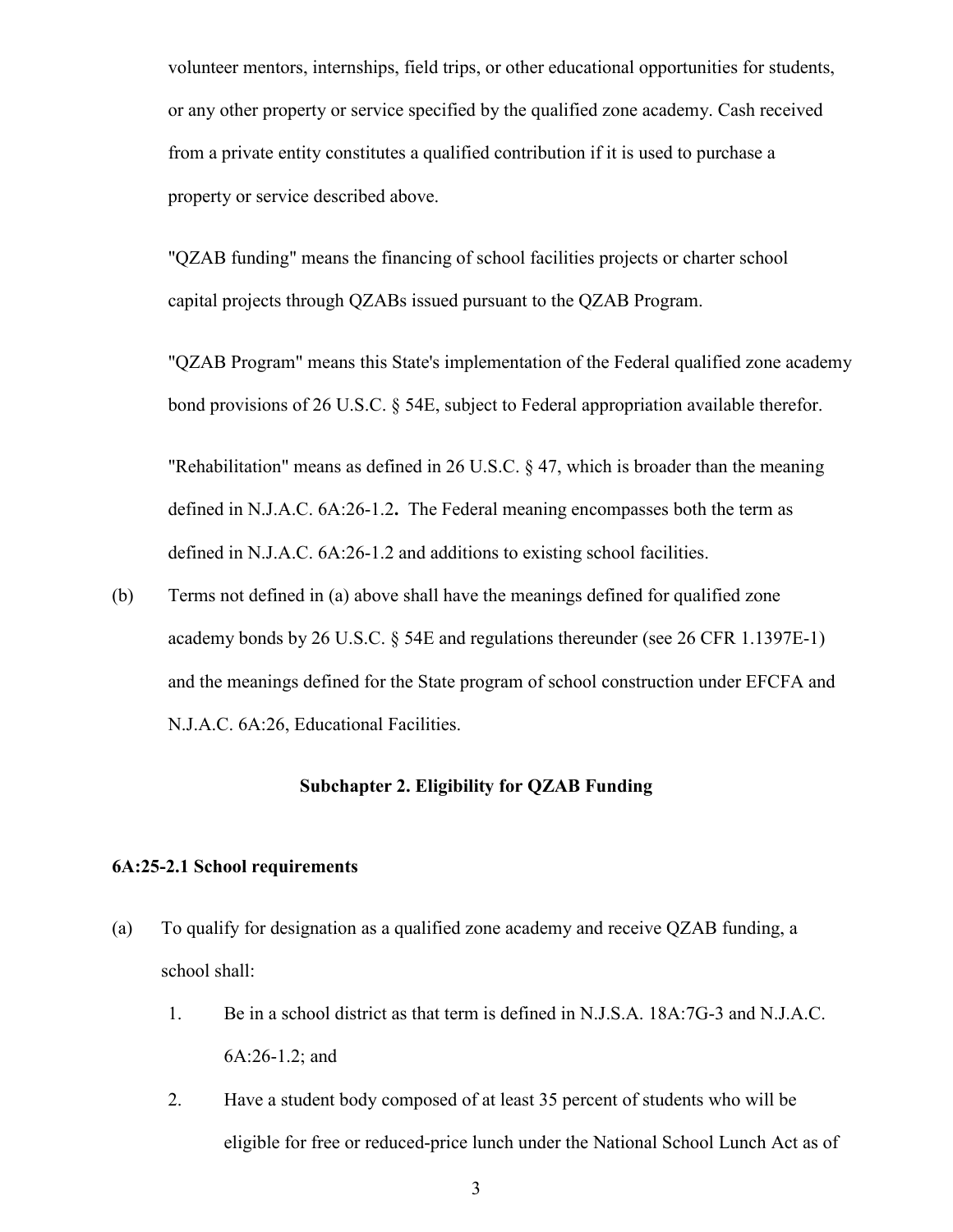the date of issuance of the QZABs based on a reasonable expectation; be located in a Federal empowerment zone; or be located in a Federal enterprise community.

(b) The school district**,** or the Department on behalf of the school district**,** must supply on the QZAB application form the eligibility information required by (a) above for each school seeking designation as a qualified zone academy.

## <span id="page-4-0"></span>**6A:25-2.2 QZAB project requirements**

- (a) To be eligible for QZAB funding, a school facilities project shall:
	- 1. Be located in a school that qualifies pursuant to N.J.A.C. 6A:25-2.1(a);
	- 2. Be included in a school district's approved long-range facilities plan pursuant to N.J.A.C. 6A:26-2.3;
	- 3. Be approved as a school facilities project by the Department pursuant to N.J.A.C. 6A:26-3.3 or N.J.S.A. 18A:7G-4.b or 9.c;
	- 4. Not be completed at the time of submission of an application for QZAB Program funding;
	- 5. Consist of rehabilitation work, including equipment related to the rehabilitation of the school facility that houses a qualified zone academy; and
	- 6. Be located in a school facility eligible for a private business contribution by a private entity.
- (b) A school district, or the Department on behalf of a school district, may apply for one or more school facilities projects in one or more school facilities, provided each school and each project meet all of the requirements to qualify for the QZAB Program under this chapter.

### <span id="page-4-1"></span>**6A:25-2.3 Private collaboration requirement**

(a) The school district shall establish, via written commitment, a collaboration between the school and one or more private entities under which the private entity evidences in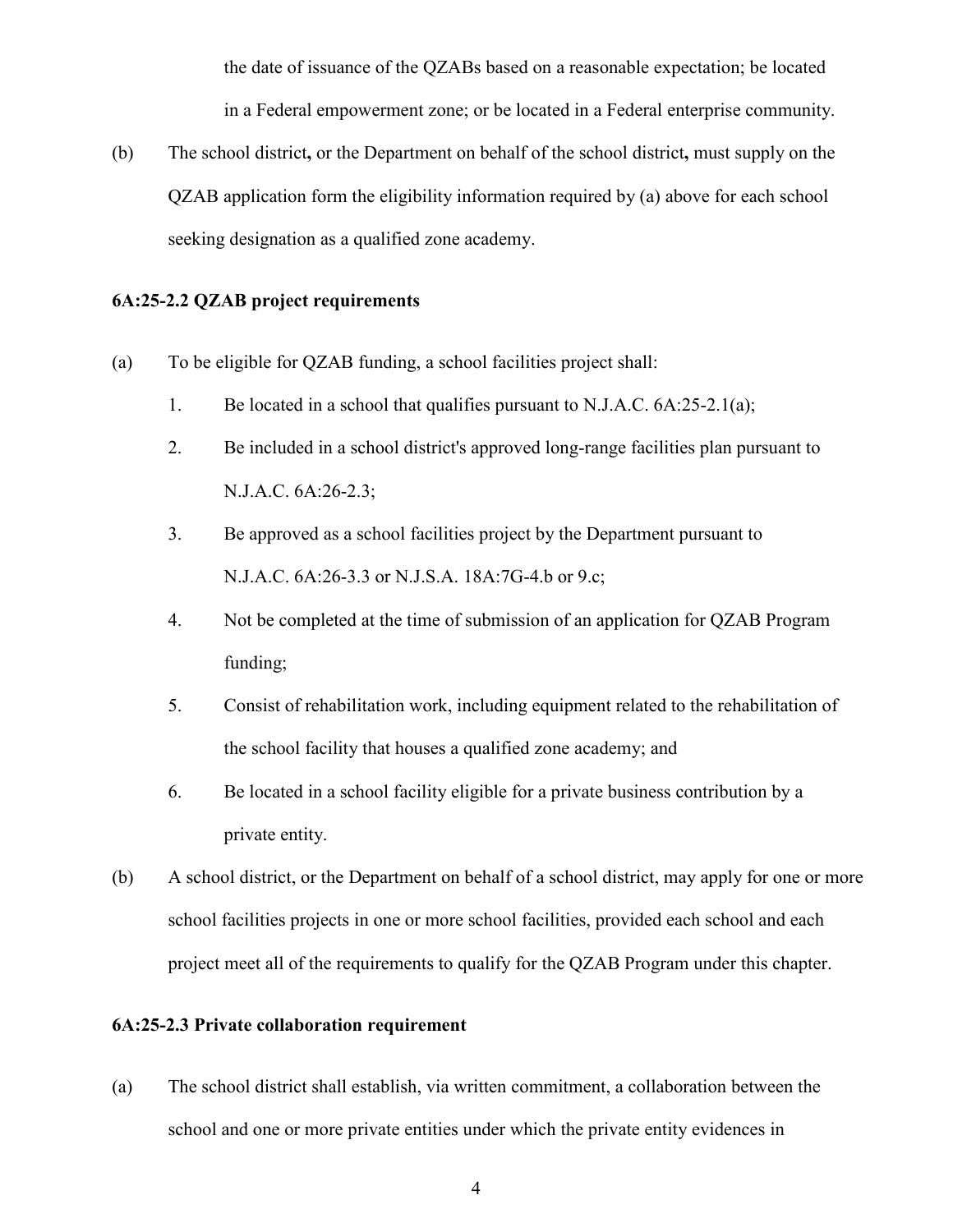writing that it will make a contribution having a present value (as of the date of issuance of the issue) of not less than 10 percent of the bond issue's proceeds.

- (b) Contributions by the private entity shall be described in the written commitment and may include the following general types of contributions:
	- 1. Equipment for use in the qualified zone academy (including technology and vocational equipment);
	- 2. Technical assistance in developing curriculum or in training teachers to promote appropriate market**-**driven technology in the classroom;
	- 3. Services of employees as volunteer mentors;
	- 4. Internships, field trips, or other educational opportunities for students outside the qualified zone academy;
	- 5. Any other property or service specified by the school district; or
	- 6. Cash received if used to purchase property or services described in (b)1 through 5 above.
- (c) Services of employees of the qualified zone academy shall not constitute qualified contributions.

# <span id="page-5-0"></span>**6A:25-2.4 Comprehensive educational plan requirements**

- (a) The qualified zone academy, or school district on behalf of the qualified zone academy, shall design a comprehensive educational plan in cooperation with one or more private entities.
- (b) Students enrolled in the qualified zone academy shall be subject to the same academic standards and assessments as other students in the school district.
- <span id="page-5-1"></span>(c) The school district shall approve the comprehensive educational plan prior to submission to the Department of an application for QZAB funding.

## **Subchapter 3. Application for QZAB Funding**

# <span id="page-5-2"></span>**6A:25-3.1 Application requirements**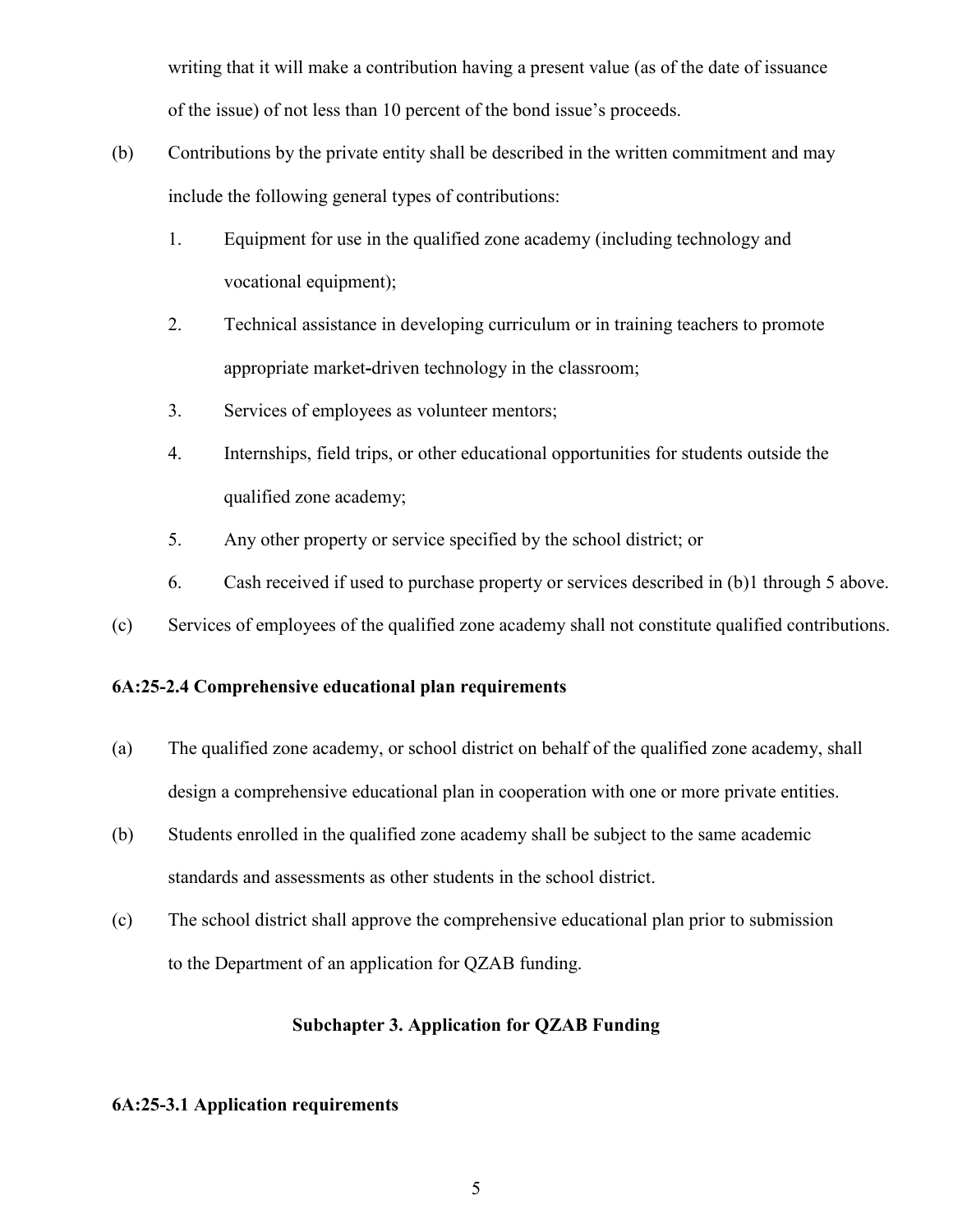- (a) A school district seeking to initiate a school facilities project funded by a QZAB shall apply to the Department on a Commissioner-provided form for approval of the school facilities project for QZAB funding.
- (b) The application must demonstrate the school facilities project meets the requirements for participation in the QZAB Program, as set forth in N.J.A.C. 6A:25-2.1 through 2.4, as well as the Federal requirements set forth in 26 U.S.C. § 54E and regulations thereunder (see 26 CFR 1.1397E-1).
- (c) The application must include the following:
	- 1. Evidence the school facilities project is for a school facility meeting the school location or student body composition requirements of N.J.A.C. 6A:25-2.1;
	- 2. Evidence the school facilities project has been approved by the Department for rehabilitation, pursuant to N.J.A.C. 6A:25-2.2;
	- 3. A copy of the comprehensive educational plan approved by the school district, pursuant to N.J.A.C. 6A:25-2.4;
	- 4. Certification by the issuer that it has the written commitment of the private entity to satisfy the private contribution requirement, pursuant to N.J.A.C. 6A:25-2.3, or to make qualified contributions for one or more qualified zone academy school district applicants sufficient to meet the private contribution requirement for each school district applicant; and
	- 5. Certification by the issuer that it has the school district's written approval of the QZAB bond issuance.
- (d) A school district applying for QZAB funding may submit to the Department an application for one or more school facilities projects for which it seeks funding, provided the application satisfies this subsection's requirements for each school facilities project.

6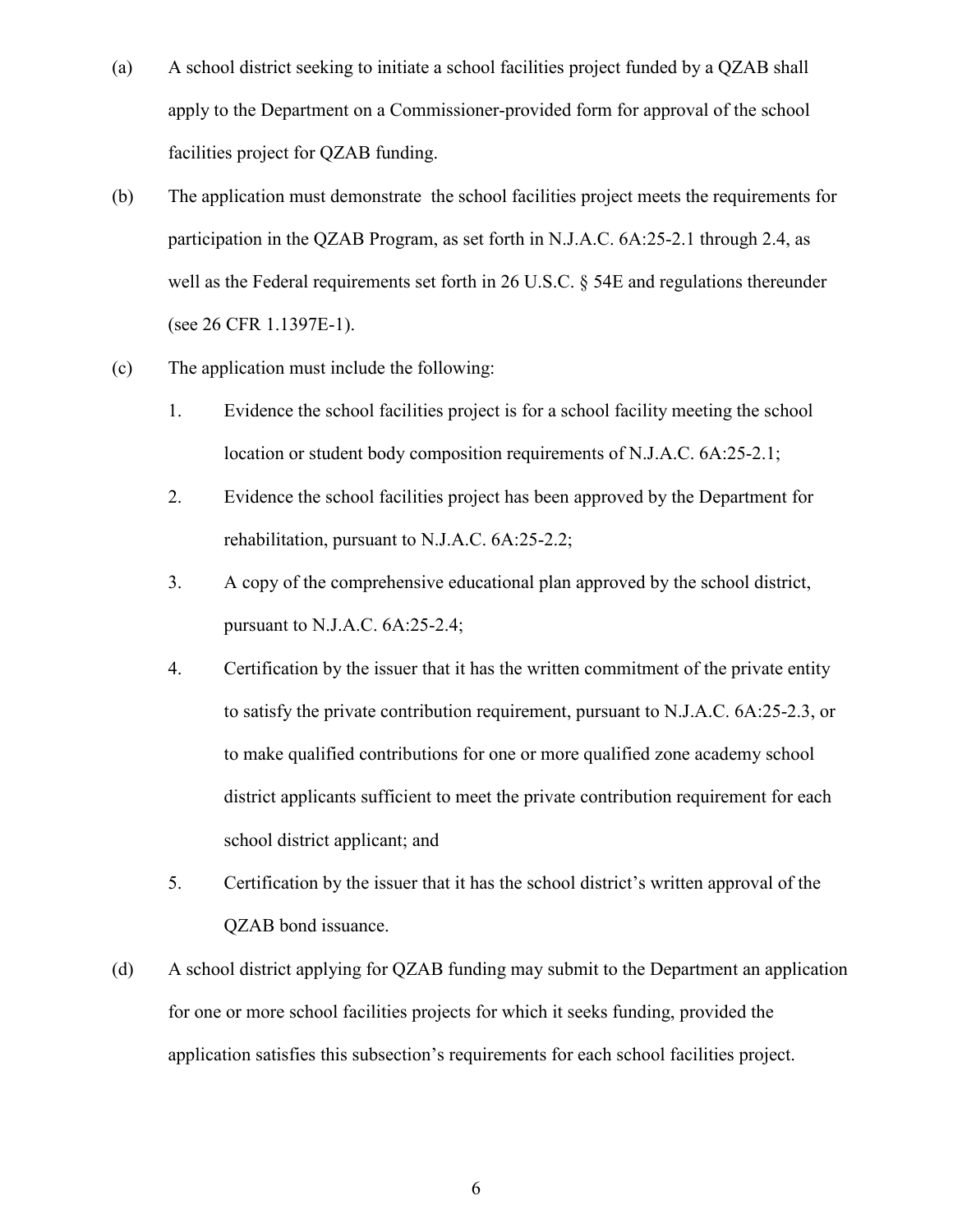#### <span id="page-7-0"></span>**6A:25-3.2 Application review and approval**

- (a) The deadline for accepting applications shall be July 1 annually.
- (b) The Department must assess each application to determine on a first-come, first-served basis if it is complete. The Department must verify the school facilities project in the application is the same as the previously approved school facilities project. If the application is determined to be incomplete, the Department must inform the school district in writing, listing all deficiencies and missing required information. If the application is determined to be complete, the Department must review the application for eligibility for QZAB funding within 30 days of the determination of completeness.
- (c) The Department must approve all applications that meet the QZAB Program requirements as described or referenced in this chapter, subject to the availability of bond cap under 26 U.S.C. § 54E.
- (d) If a school district's application is approved, the Department must notify the school district that a qualified zone academy(ies) in the school district is eligible for QZAB funding. The Department must also provide notice to the NJEDA of school district eligibility for QZAB funding. State share funded through QZAB financing will be available in the same way that State share funded through other financing is available for school facilities projects approved pursuant to EFCFA, that is, available pursuant to N.J.S.A. 18A:7G-5, 9, 10, or 15 as applicable.
- (e) If a school district's application does not meet the QZAB Program requirements, the Department must notify the school district in writing, informing it of the reason for the denial.

#### <span id="page-7-1"></span>**6A:25-3.3 Appeals of Department determinations**

Appeals of Department determinations with respect to the QZAB Program shall be made in accordance with N.J.A.C. 6A:3, Controversies and Disputes.

7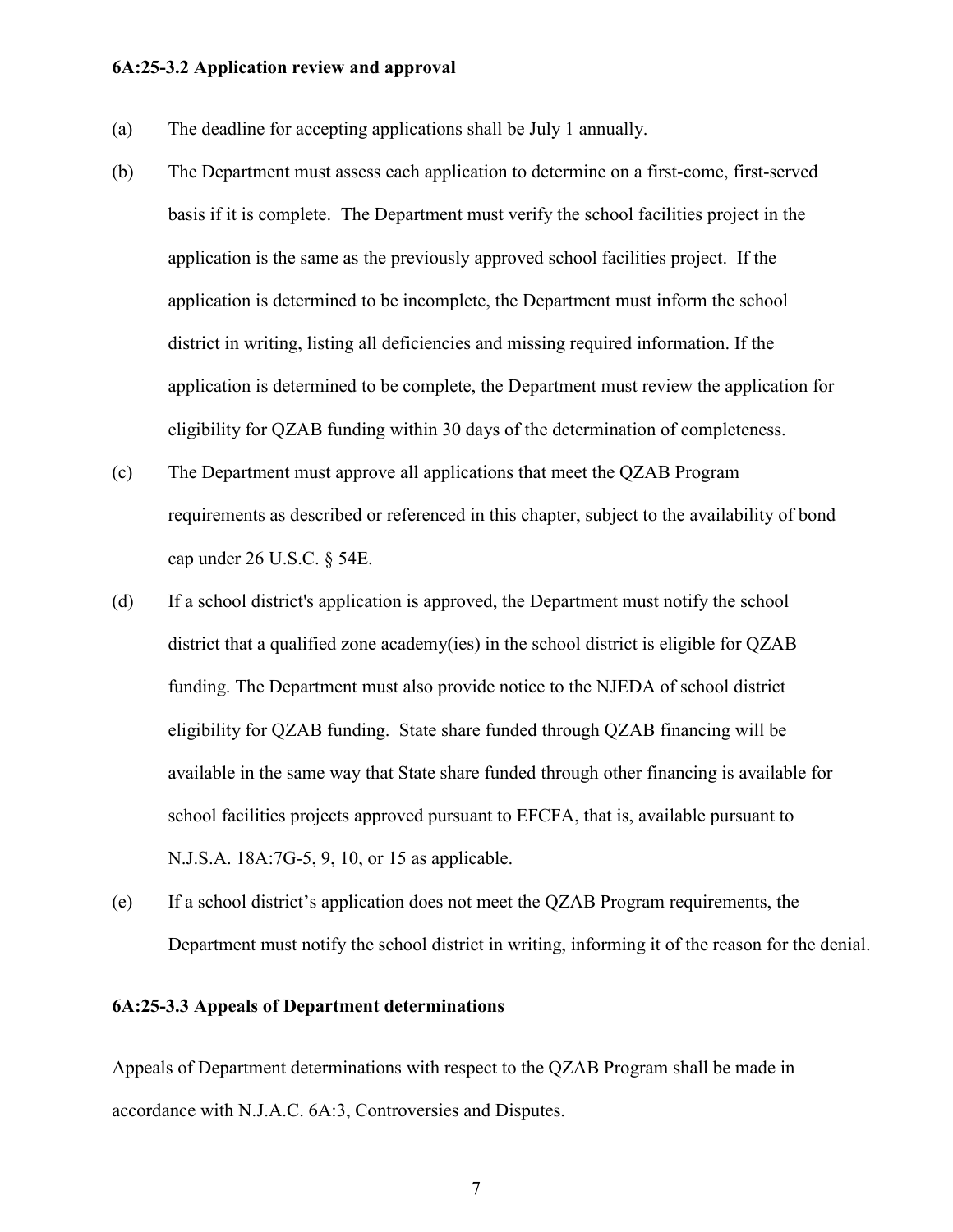# **Subchapter 4. Charter School Eligibility for QZAB Funding**

### <span id="page-8-1"></span><span id="page-8-0"></span>**6A:25-4.1 Charter school requirements**

- (a) To qualify for designation as a qualified zone academy and receive QZAB funding, a charter school shall:
	- 1. Have an approved charter; and
	- 2. Meet the requirement stated in N.J.A.C. 6A:25-2.1(a)2.

## <span id="page-8-2"></span>**6A:25-4.2 QZAB project requirement**

- (a) To be eligible for QZAB funding, a charter school capital project shall:
	- 1. Consist of rehabilitation work, including equipment related to the rehabilitation of the charter school facility that houses a qualified zone academy;
	- 2. Not be completed at the time of submission of an application for QZAB Program funding;
	- 3. Be located in charter school that qualifies pursuant to N.J.A.C. 6A:25-2.1(a); and
	- 4. Be located in a charter school eligible for a private business contribution by a private entity.

# <span id="page-8-3"></span>**6A:25-4.3 Private collaboration requirement**

- (a) The charter school shall establish, via written commitment, a collaboration between the charter school and one or more private entities under which the private entity evidences in writing that it will make a contribution having a present value (as of the date of issuance of the issue) of not less than 10 percent of the bond issue's proceeds.
- (b) Contributions by the private entity shall be described in the written commitment and may include items referenced in N.J.A.C. 6A:25-2.3(b)1.

8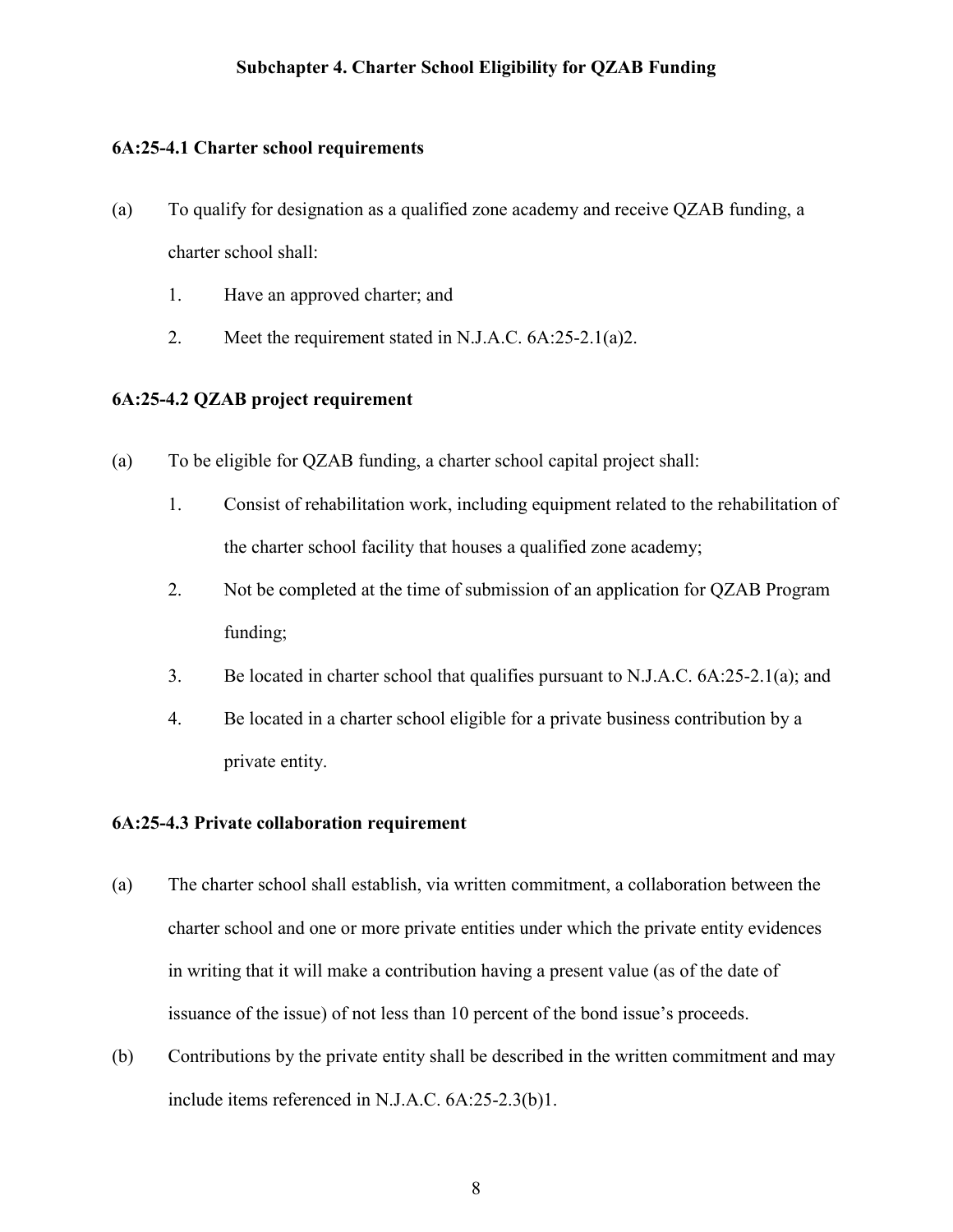#### <span id="page-9-0"></span>**6A:25-4.4 Comprehensive educational plan requirements**

- (a) The qualified zone academy, or charter school on behalf of the qualified zone academy, shall design a comprehensive educational plan in cooperation with one or more private entities.
- <span id="page-9-1"></span>(b) Students enrolled in the qualified zone academy shall be subject to the same academic standards and assessments as other students in the school district.

### **Subchapter 5. Charter School Application for QZAB funding**

#### <span id="page-9-2"></span>**6A:25-5.1 Application requirements**

- (a) A charter school seeking to initiate a charter school capital project funded by a QZAB shall apply to the Department on a Commissioner-provided form for approval of the charter school capital project for QZAB funding.
- (b) The application must demonstrate the charter school capital project meets the requirements for participation in the QZAB Program, as set forth in N.J.A.C. 6A:25-4.1 through 4.4, as well as the Federal requirements set forth in 26 U.S.C. § 54E and regulations thereunder (see 26 CFR 1.1397E-1).
- (c) The application must include the following:
	- 1. The name of the school and the name, street address, phone number, and e-mail address of a contact person;
	- 2. A description of the capital project, including evidence the charter school capital project is for a school facility meeting the charter school location or student body composition requirements of N.J.A.C. 6A:25-2.1 and 4.2, respectively;
	- 3. Evidence the charter school capital project is for rehabilitation, pursuant to N.J.A.C. 6A:25-4.2;
	- 4. A copy of the comprehensive educational plan approved by the charter school, pursuant to N.J.A.C. 6A:25-4.4;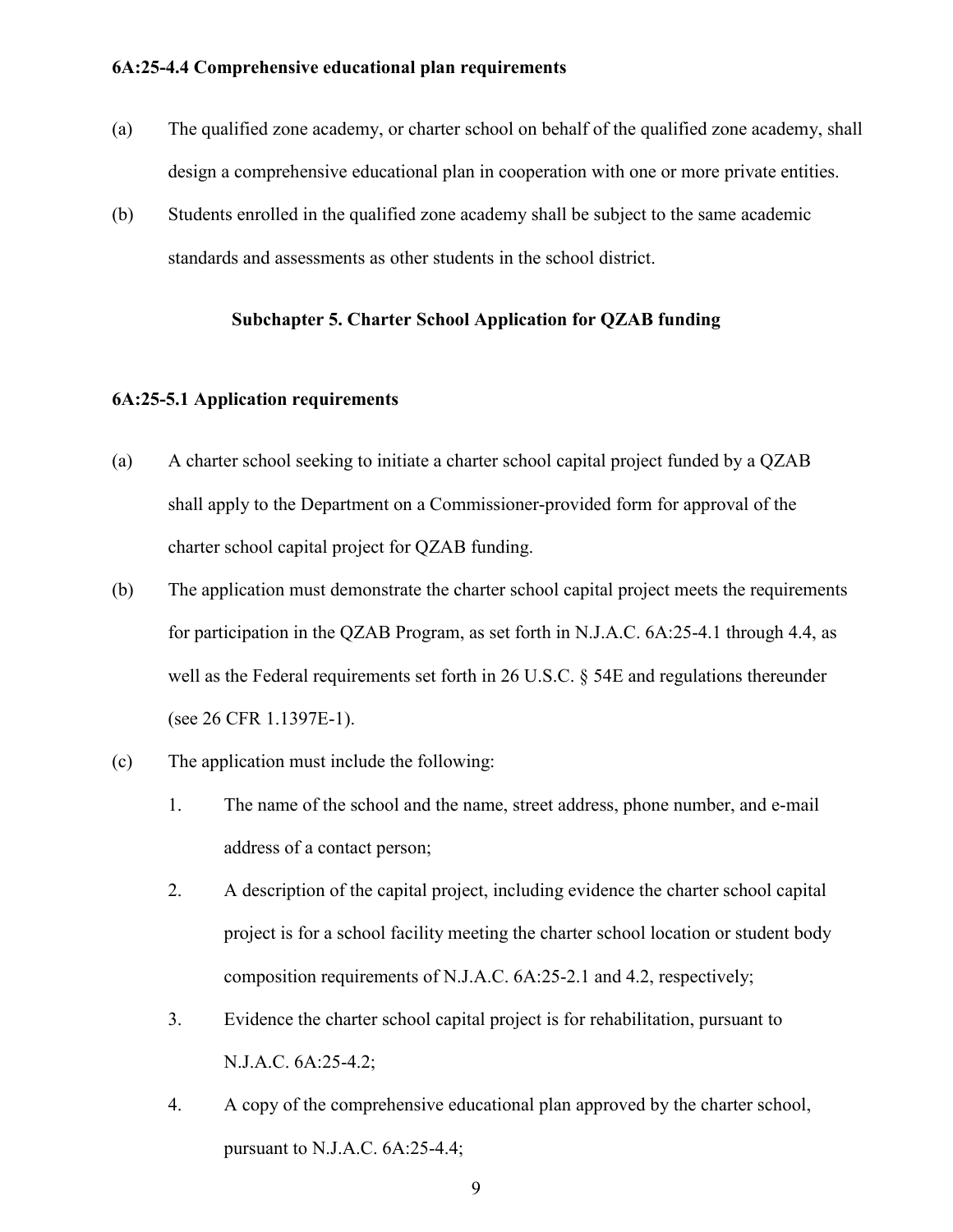- 5. Identification of the issuer of QZABs for the charter school;
- 6**.** Certification by the charter school that it has the written commitment of the private entity to satisfy the private contribution requirement**,** pursuant to N.J.A.C. 6A:25-4.3. This requirement may also be satisfied by the issuer's certification that it has the written commitment of the private entity to make qualified contributions to meet the private contribution requirement for the charter school applicant; and
- 7. A resolution evidencing that the issuer has the charter school's written approval of the QZAB bond issuance.
- (d) A charter school applying for QZAB funding may submit to the Department an application for one or more charter school capital projects for which it seeks funding, provided the application satisfies this subsection's requirements for each charter school capital project.

# <span id="page-10-0"></span>**6A:25-5.2 Application review and approval**

- (a) The deadline for accepting applications shall be July 1 annually.
- (b) The Department must assess each application on a first-come, first-served basis to determine if it is complete. If the application is determined to be incomplete, the Department must inform the charter school in writing, listing all deficiencies and missing required information. If the application is determined to be complete, the Department must review the application for eligibility for QZAB funding within 30 days of the determination of completeness.
- (c) The Department must approve all applications that meet the QZAB Program requirements as described or referenced in this chapter, subject to the availability of bond cap under 26 U.S.C. § 54E.
- (d) If a charter school's application is approved, the Department must notify the charter school and the issuer that a qualified zone academy in the charter school is eligible for QZAB funding.